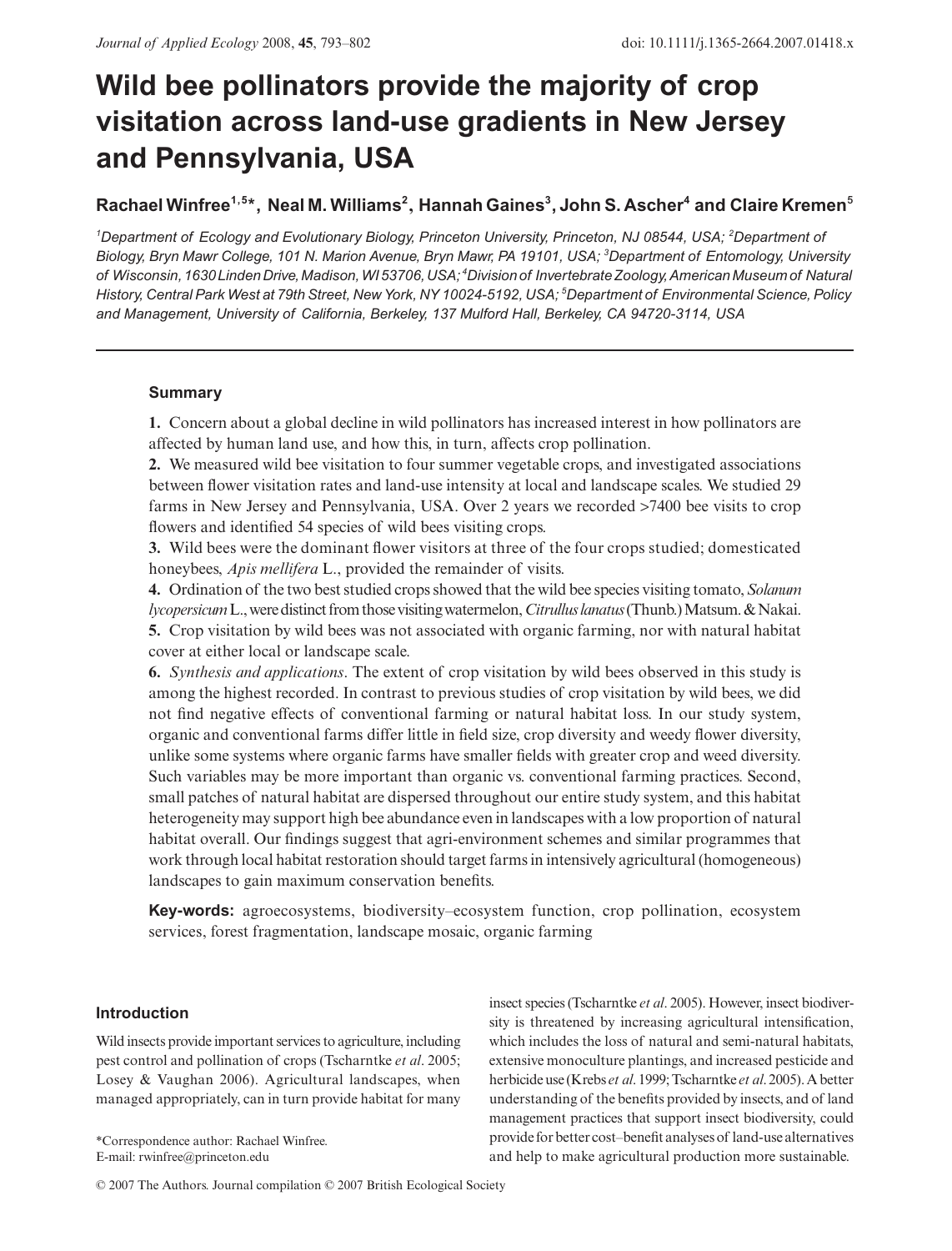Pollination is an important ecosystem service because crops accounting for 35% of the global plant-based food supply require animal-mediated pollination (Klein *et al*. 2007). Bees (Hymenoptera: Anthophila) are the most important crop pollinators. Most farmers rely on managed bees, primarily the honeybee, to provide crop pollination. Despite the honeybee's effectiveness as a pollinator for many crops, the risks associated with reliance on a single, managed pollinator species have become evident over the past 15 years as North American honeybee populations have declined due to the parasitic mite *Varroa destructor* Anderson & Trueman, Colony Collapse Disorder (Stokstad 2007), and other diseases (National Research Council 2006). Many wild bee species contribute to pollination of such crops as coffee (*Coffea* spp., Klein, Steffan-Dewenter & Tscharntke 2003b); watermelon (*Citrullus lanatus* (Thunb.) Matsum. & Nakai, Kremen, Williams & Thorp 2002); tomato (*Solanum lycopersicum* L., Greenleaf & Kremen 2006a); blueberry (*Vaccinium* spp., Cane 1997); sunflower (*Helianthus annuus* L., Greenleaf & Kremen 2006b); canola (*Brassica*spp., Morandin & Winston 2005), providing a supplement to honeybee pollination as well as an insurance policy against honeybee declines.

Concern about a global decline in pollinators (Buchmann & Nabhan 1996; Kearns, Inouye & Waser 1998; Biesmeijer *et al*. 2006), in combination with the recognition that few large-scale data sets on pollinator populations exist (Ghazoul 2005), has led to increased interest in how wild pollinators are affected by human activity. Most previous studies suggest that bees, the main pollinator taxon in most ecosystems (Axelrod 1960), are sensitive to the loss of natural and seminatural habitats (Kremen & Chaplin-Kramer 2007). For example, bee abundance and/or species richness decreases with increasing isolation from natural habitats in such ecosystems as subtropical dry forest (Aizen & Feinsinger 1994), chaparral (Kremen, Williams & Thorp 2002), tropical moist forest (Klein, Steffan-Dewenter & Tscharntke 2003a, 2003b; Ricketts 2004) and subtropical premontane forest (Chacoff & Aizen 2006). However, in some situations wild bees are more abundant and/or species-rich in human-disturbed areas (Eltz *et al*. 2002; Klein *et al*. 2002; Westphal, Steffan-Dewenter & Tscharntke 2003; Winfree, Griswold & Kremen 2007a).

In this study we investigated wild bees visiting flowers of summer vegetable crops in a temperate deciduous forest ecosystem. We focused on three questions: (1) To what extent are crops visited by wild, predominantly native bees compared with managed honeybees? (2) Are different crops visited by different wild bee species? (3) Is the frequency of wild bee visits to crops associated with land-use intensity at the local and/or landscape scales? We defined local land use as farm management (conventional farming vs. the less intensive organic strategy) and distance to the nearest patch of natural habitat, and landscape-scale land use as the proportion of natural habitat (woodland) remaining at various radii (0·5–3 km) around each farm. We expected that crops with different floral structures would be visited by different wild bee species, which are known to have species-specific floral preferences (Wcislo & Cane 1996), and that visitation by wild bees would be positively associated with both organic farming and the extent of natural habitat near the farm. Our outcome variable is frequency of bee visits to crop flowers, which is a proxy for the pollination services delivered (Vázquez, Morris & Jordano 2005).

# **Materials and Methods**

#### **STUDY SYSTEM AND DESIGN**

Our study system was a  $90 \times 60$ -km area of central New Jersey and eastern Pennsylvania, USA, where the native habitat is temperate deciduous forest. In 2004 we studied 22 farms, of which six were no-spray (growers do not spray either pesticides or herbicides) or US Department of Agriculture certified organic, and 16 were conventional. In 2005 we used 16 of the previously selected farms and added seven new farms to make a total of 23, of which seven were no-spray or organic and 16 were conventional. Not all crops were grown at each farm, so sample sizes varied by crop (Table 1). The study was designed to minimize spatial autocorrelation and colinearity between local- and landscape-scale variables in several ways. Farms of a given management type (organic or conventional) and landscape setting (wooded or not) were interspersed throughout the study area (Fig. 1), and farms were selected so that these localand landscape-scale variables were uncorrelated. Farms were also

**Table 1.** The six data sets analysed, with the radius (scale) used in analyses of landscape cover, and the range of variation in the proportion of woodland at that scale

| Crop                     | Year | Number<br>of farms | Radius with<br>highest $r^2$ (m) | Range of variation in<br>proportion of woodland $(\%)$ |  |
|--------------------------|------|--------------------|----------------------------------|--------------------------------------------------------|--|
| Watermelon               | 2005 | 23                 | 2000                             | $8 - 60$                                               |  |
| Wood-nesting (7 species) |      |                    | 1000                             | $5 - 53$                                               |  |
| Eusocial (22 species)    |      | $3000*$            | $10 - 64$                        |                                                        |  |
| Solitary (18 species)    |      |                    | 1000                             | $5 - 53$                                               |  |
| Tomato                   | 2005 | 13                 | 500                              | $3 - 38$                                               |  |
| Watermelon               | 2004 | 12                 | 2000                             | $8 - 59$                                               |  |
| Tomato                   | 2004 | 17                 | 500                              | $3 - 42$                                               |  |
| Muskmelon                | 2004 | 14                 | 1000                             | $5 - 51$                                               |  |
| Pepper                   | 2004 | 22                 | 500                              | $3 - 59$                                               |  |

Separate analyses were done for particular species groups in the 2005 watermelon data set.

\*Because 3000 m was the largest radius we examined, we cannot be sure that eusocial bees did not have a true maximum at a larger radius.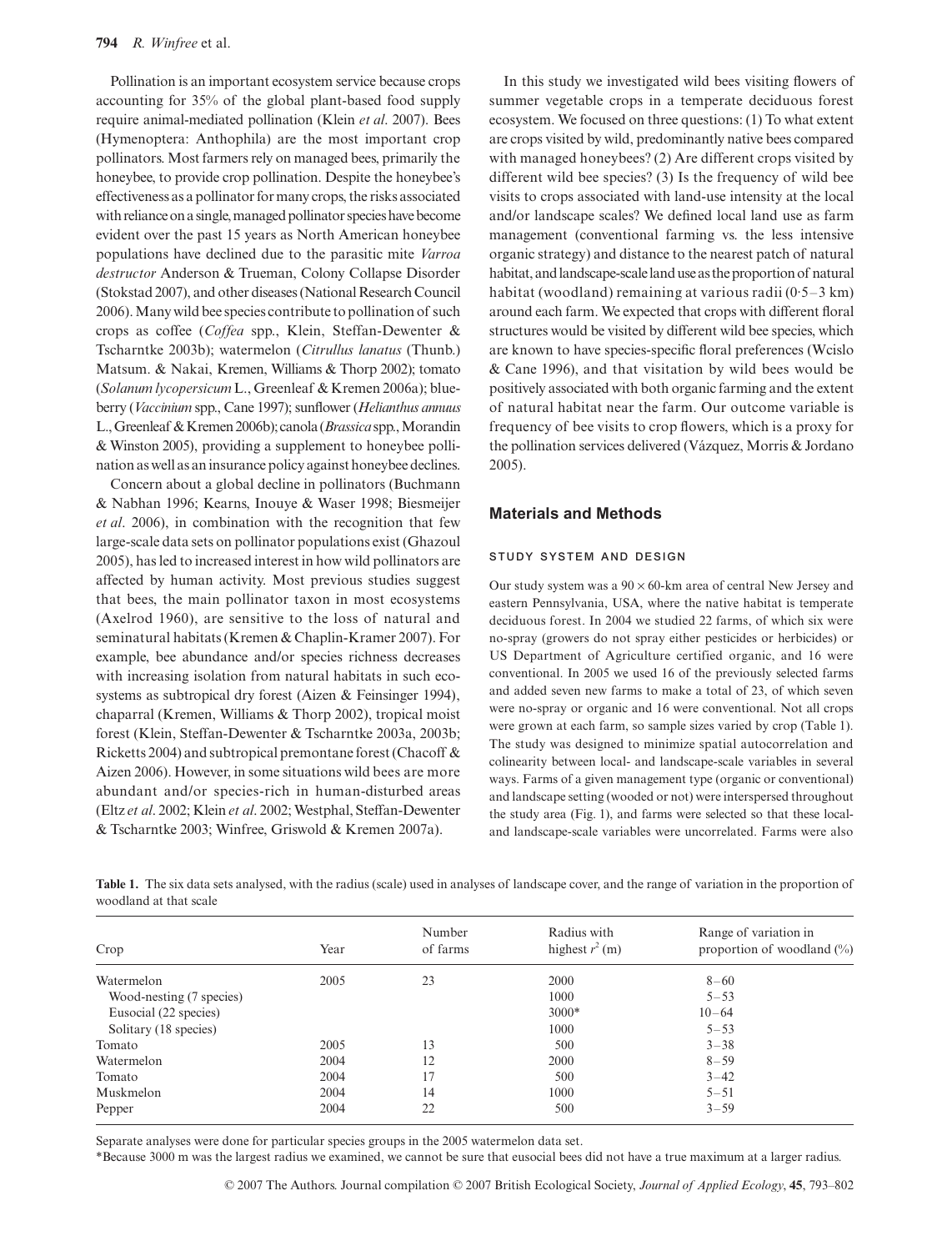

**Fig. 1.** Map of the study area with natural woodland habitat shaded grey and the study farms used in 2005 indicated.

at least 1 km apart, which is beyond the typical foraging movement distance of all but the largest bees in the study (Greenleaf *et al.* 2007).

In 2004 we surveyed pollinator visitation to four crops: tomato, bell pepper (*Capsicum annuum* L.), muskmelon (*Cucumis melo* L.) and watermelon. In 2005, we focused on two crops, cherry tomatoes (including plum and grape varieties; hereafter cherry tomato) and watermelon, and collected more detailed data on each. Tomato and pepper can self-pollinate without insect vectors; however, fruit number and quality increase with bee pollination (Delaplane & Mayer 2000; Greenleaf & Kremen 2006a). Tomato flowers do not produce nectar, and the anthers require sonication for full release of pollen. Sonication behaviour is performed by many wild bees, but not by honeybees; we therefore expected tomato to be visited predominantly by wild bees. Pepper produces nectar and pollen that does not require sonication, but is relatively unattractive to bees (Delaplane & Mayer 2000). Watermelon and muskmelon require insect vectors to produce fruit because they have unisexual flowers (watermelon) or functionally unisexual flowers (muskmelon; Delaplane & Mayer 2000). Flowers produce abundant nectar (females) and easily accessible pollen as well as nectar (males), and are attractive to bees. Flowers are active for only one day, opening at daybreak and closing by early afternoon. We therefore collected our data in the morning.

Of the farmers in our study, 64% use hived honeybees for crop pollination. Feral honeybees were virtually eliminated in our study region during the 1990s by *Varroa* mites and other problems (Paul Raybold, New Jersey State Apiarist, personal communication). Therefore most honeybees recorded in our study would have been managed. We define 'wild bees' as either native to our study area, or non-native but unmanaged. The latter category accounted for only two species and 0·002% of specimens collected.

## **DATA COLLECTION**

Our data collection protocol in 2004 was a simplified version of that used in 2005, so we first describe the latter. We established a 50-m transect of crop row where all data were collected, with transects beginning at the edge of the farm field in order to standardize edge effects. We measured pollinator visitation rate to flowers during 45-s scans of flowers at 40 equally spaced points along the transect. We counted and then observed visits to as many flowers as we could view simultaneously within an approximately  $1 \times 1$ -m area. Visitation rate data are therefore in units of bee visits per flower per time. We censused each transect at standard times of day, beginning at 8 : 30 and 10 : 30 h for tomato and 8 : 00, 9 : 30 and 11 : 00 h for watermelon. After collecting the visitation rate data, we netted bees from crop flowers for 30 min.

We measured two covariates related to floral resource availability: the row length of flowering, bee-attractive crops in the farm field, and the abundance and species richness of weedy flowers growing between the crop rows and in the fallow field margins. For the latter, we used the line intercept method (Kercher, Frieswyk & Zedler 2003).

Data were collected only on days that were sunny, partly cloudy or bright overcast, with wind speeds of  $\langle 2.5 \text{ m s}^{-1} \rangle$ . We collected data at each farm when the target crop was at or near its peak period of bloom, as determined by repeated site visits prior to data collection. Cherry tomato data were collected between 30 June and 14 July, and watermelon data between 5 July and 10 August. We surveyed cherry tomato once and watermelon twice at each farm.

In 2004 each crop at each farm was visited only once, and flower visitation rate data were collected once between 8 : 30 and 12 : 00 h. Weedy flower abundance was assessed visually on a scale of 1–5. All data were collected in July 2004.

We compiled information on nesting specialization and sociality of bees from the published literature (Hurd 1979; Michener 2000)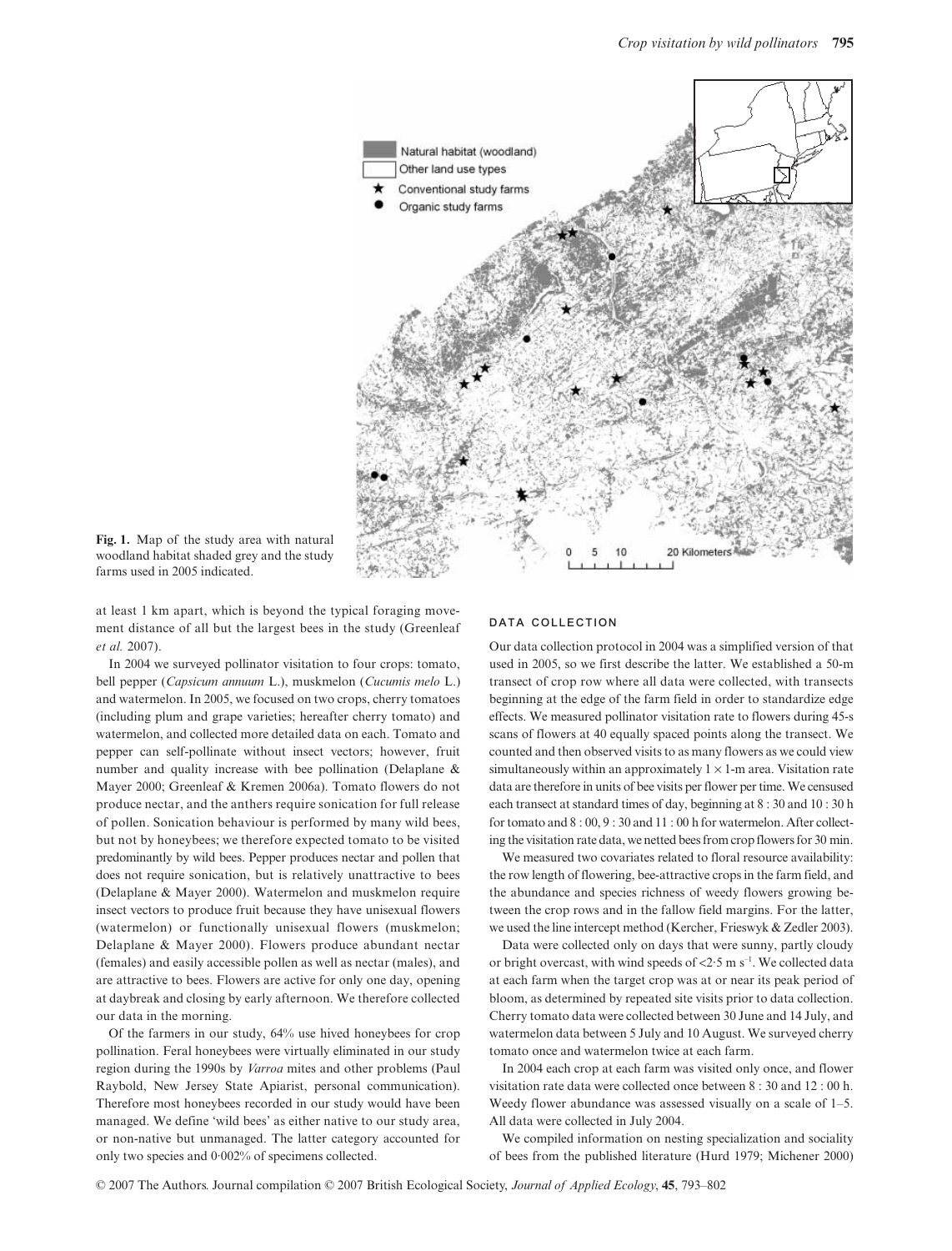and used this for analyses of trait-specific responses of crop pollinators. We defined wood-nesting bees as those species obligatorily nesting in rotting wood, or using cavities in wood or twigs, but not those nesting in soft-pithed stems. We considered both primitively eusocial and advanced eusocial species to be 'eusocial', and solitary and communal species to be 'solitary'.

#### **GIS ANALYSES**

We mapped the centre of each data collection transect, and the perimeter of each farm field, with a Trimble GeoExplorer Global Positioning System (GPS; Trimble Navigation, Sunnyvale, CA, USA) corrected to  $\pm 10$  m accuracy with GPS PATHFINDER OFFICE (ver. 2·9, Touch Vision, Cypress, CA, USA). We measured crop field size as the boundary of the continuous tilled area. (Geographical Information System) GIS land-cover data for New Jersey were provided by the New Jersey State Department of Environmental Protection, and were based on aerial photographs taken in 2002 and subsequently classified to 61 land-cover types. GIS data for Pennsylvania were provided by the Delaware Valley Regional Planning Commission, and were based on aerial photographs taken in 2000 and subsequently classified to 27 land-cover types. We used the dominant native habitat type, woodland, as the focus of our analyses.

We analysed landscape cover as the proportion of woodland at various radii surrounding each site (see below). The proportion of habitat cover is highly correlated with other area-based indices of habitat proximity, and is appropriate for analysing community-scale response variables such as species richness (Winfree *et al*. 2005). We used ARCGIS ver. 9.0 (Environmental Systems Research Institute, Redlands, CA, USA) to determine the proportion of the area surrounding each farm that consisted of woodland, and to measure the linear distance from the centre of our data collection transect to the nearest patch of woodland.

### **PRELIMINARY ANALYSES**

We tested for, and found, no spatial autocorrelation among sites at any scale in terms of either wild bee visitation rate or bee species richness (Moran's *I*, all  $P = 0.07$ , R PACKAGE; [http://www.bio.umontreal.ca/](http://www.bio.umontreal.ca/Casgrain/en/labo/R/v4/index.html) Casgrain/en/labo/R/v4/index.html; we used our larger 2005 data

sets for this analysis). To identify the scale at which surrounding land cover had the most explanatory power, we regressed bee visitation rate against the proportion of woodland surrounding study sites at radii of 500, 1000, 1500, 2000, 2500 and 3000 m. We then compared the resulting  $r^2$  values, and used the scale with the highest  $r^2$  value in all subsequent analyses (Holland, Bert & Fahrig 2004). We did this separately for each crop, because the crops can have distinct pollinator communities (see Results) that may respond to the surrounding landscape at different scales (Steffan-Dewenter *et al*. 2002), and because different sites were used for different crops and years. For watermelon and tomato in 2004, we used the scale of analysis determined for the larger and more detailed 2005 data sets (Table 1). We repeated this analysis using the 2005 watermelon data set of collected specimens to determine the scale of analysis for the wood-nesting, eusocial and solitary bee species (Table 1).

#### **STATISTICAL ANALYSES**

To compare flower visitation rates (bee visits per flower per time) on a given crop between wild bees and honeybees, we used paired *t*-tests, or when normality assumptions were not met, Wilcoxon sign-rank tests.

We compared differences in species composition of the wild bee communities visiting watermelon and tomato using non-metric multidimensional scaling (NMS; PC-ORD ver. 4, MjM Software, Glendeden Beach, OR, USA). Sampling sites were ordinated using the relative Sørensen index, which is based on the proportional rather than the absolute abundance of each species. We used this metric to avoid separating the two crops on the basis of absolute bee abundance, because watermelon is known to be more attractive than tomato to bees. For NMS analysis we used only the 14 farms for which we had data from both watermelon and tomato (2005 data set), so as to control for differences among farms and isolate the effect of crop type. We used only the watermelon data from the first day we visited each farm in order to equalize sampling effort on the two crops. To assess the significance of the difference between the two crops, we used multiresponse permutation procedures (MRPP) for blocked (paired) data in PC-ORD.

To assess the strength of local- vs. landscape-scale environmental variables in predicting bee visitation rate and species richness at crops, we defined six *a priori* general linear statistical models, based on local- and landscape-scale factors that might influence wild bee

**Table 2.** Statistical models compared to determine the relative importance of local- and landscape-scale variables in predicting wild bee visitation rate and species richness at crop flowers

| Models for 2005 data sets            | Included variables                                                                                                                                                                                                       |  |  |  |  |
|--------------------------------------|--------------------------------------------------------------------------------------------------------------------------------------------------------------------------------------------------------------------------|--|--|--|--|
| Local floral resources               | Weedy flower density (cm per 300 m); weedy flower species (number of species per 300 m);<br>flowering crop density (m per 1000 m <sup>2</sup> ); flowering crop 'species' (number of species per $1000$ m <sup>2</sup> ) |  |  |  |  |
| Local farm management                | Organic/conventional                                                                                                                                                                                                     |  |  |  |  |
| Local isolation from natural habitat | Distance from transect centre to nearest woodland (m)                                                                                                                                                                    |  |  |  |  |
| Local, all variables                 | Weedy flower density, weedy flower species, flowering crop density; flowering crop 'species';<br>organic/conventional; distance from transect centre to nearest woodland                                                 |  |  |  |  |
| Landscape cover by natural habitat   | Proportion of woodland at most explanatory radius (Table 1)                                                                                                                                                              |  |  |  |  |
| All local and landscape variables    | Weedy flower density, weedy flower species, flowering crop density; flowering crop 'species';<br>organic/conventional; distance from transect centre to nearest woodland; proportion of woodland                         |  |  |  |  |
| Models for 2004 data sets            | Included variables                                                                                                                                                                                                       |  |  |  |  |
| Local<br>Landscape                   | Weedy flower abundance (ranked $1-5$ ), organic/conventional*<br>Proportion of woodland at most explanatory radius (Table 1)                                                                                             |  |  |  |  |
| Local and landscape                  | Weedy flower abundance, organic/conventional*, proportion of woodland                                                                                                                                                    |  |  |  |  |

\*This variable was not used for the muskmelon or watermelon data sets, which included only one and two organic farms, respectively.

© 2007 The Authors. Journal compilation © 2007 British Ecological Society, *Journal of Applied Ecology*, **45**, 793–802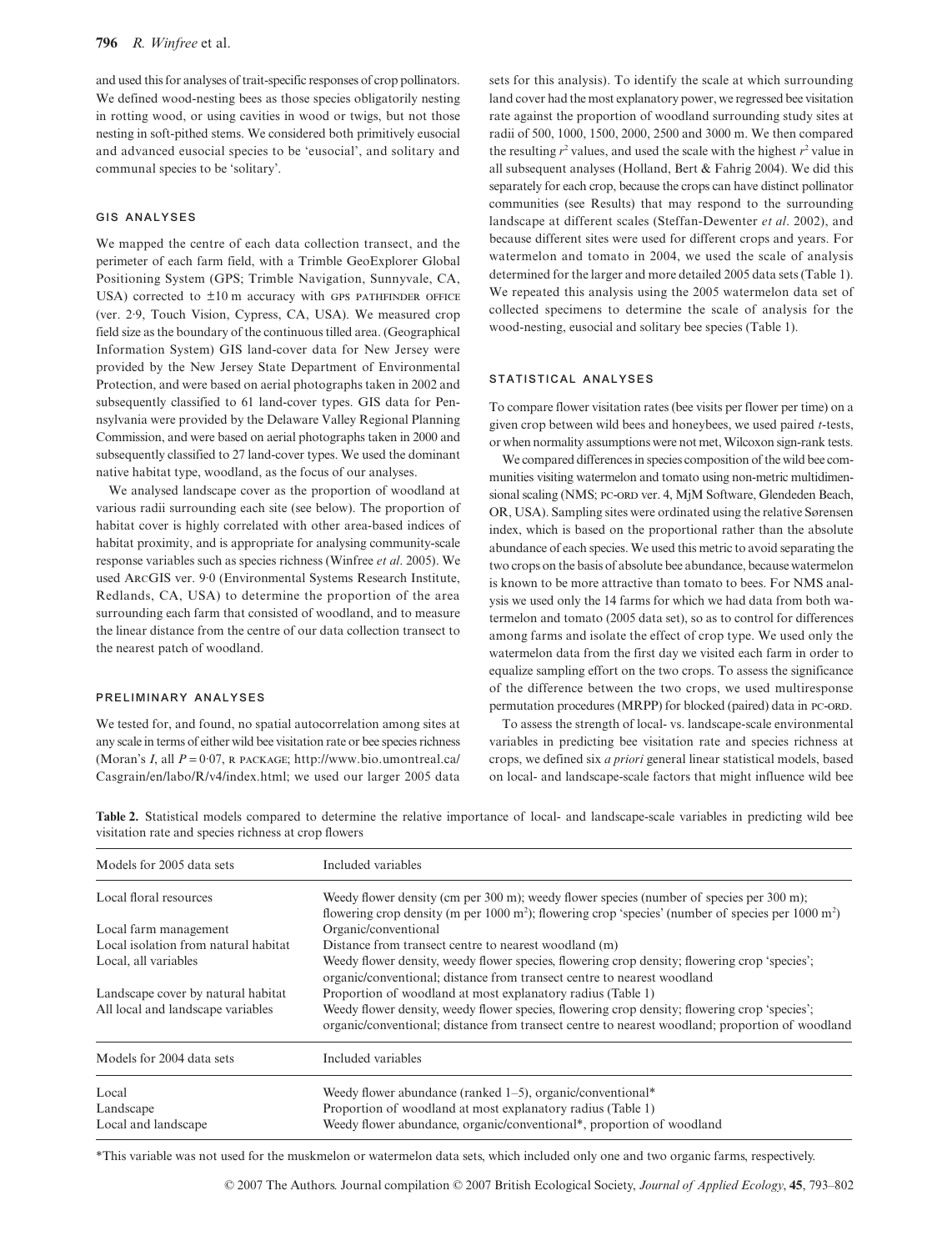communities (Table 2). For the 2004 data sets, we used a reduced set of models (Table 2). We compared among these models using the adjusted  $r^2$  values from regression, ANOVA and ANCOVA (JMP ver. 5.1, SAS Institute, Cary, NC, USA). This least-squares method of model selection will produce the same results as Akaike's information criterion model selection, provided model errors are normally distributed (Hilborn & Mangel 1997), which was the case for our data. To improve normality and homoscedasticity, we used the following transformations of the outcome variables: for all data sets except watermelon (2004 and 2005), flower visitation rate was arcsin squareroot transformed; counts of wood-nesting bees were transformed as  $ln(x + 1)$ ; and counts of solitary bees were transformed as square root (*x* + 0·5) (Sokal & Rohlf 1995).

To analyse the 2005 watermelon data set, for which we made repeat visits to each farm, we used 'robust cluster' regression (STATA ver. 7·0, Stata Corp., College Station, TX, USA). Robust clustering is a bootstrap procedure for sampling from data that are not independent within a cluster (in our case, sample dates within a farm), but that are independent across clusters (in our case, across farms).

For the analyses of how particular species groups that share a life-history trait respond to land use, our measure of bee abundance was the number of bee specimens collected rather than visitation rate, because these analyses require data resolved to the species level. We limited analysis to the 2005 watermelon data set, which contained 70% of the specimens collected. For eusocial and solitary bee species, we used the six models in Table 2. For wood-nesting bee species, we investigated only associations with the two predictor variables related to woodland (distance to nearest woodland patch; proportion of woodland in the surrounding landscape), which are the main variables of interest for this group. We were unable to investigate the full set of models with this data set that had many zero values and did not meet the models' statistical assumptions.

# **Results**

Over the 2 years of the study, we observed 7434 bee visits (4592 by wild bees and 2842 by honeybees) to 32 171 crop flowers, and collected 1738 wild bee specimens, which were identified to 54 species (see Appendix S1 in Supplementary Material).

In 2004 we found that tomato and pepper were visited significantly more frequently by wild bees than by honeybees (tomato, Wilcoxon sign-rank test with  $n = 17$ ,  $W = 0$ ,  $P <$ 0·001; pepper, paired *t*-test with df = 21, *t* = −4·22, *P* < 0·001), whereas for watermelon and muskmelon, wild bee and honeybee visitation rates did not differ significantly (watermelon, paired *t*-test with df = 11,  $t = -0.02$ ,  $P = 0.98$ ; muskmelon, Wilcoxon sign-rank test with  $n = 14$ ,  $W = 28$ ,  $P > 0.10$ ). In our more extensive data sets from 2005, tomato and watermelon were both visited significantly more often by wild bees (tomato, Wilcoxon sign-rank test with  $n = 13$ ,  $W = 0$ ,  $P < 0.001$ ; watermelon, paired *t*-test with df = 22,  $t = -2.45$ ,  $P = 0.02$ ; Fig. 2; Winfree *et al*. 2007b). Crop flower visitation rates by honeybees and wild bees were not negatively correlated, suggesting that competitive exclusion did not occur.

The wild bee communities visiting watermelon and tomato were significantly different (Fig. 3; MRPP test,  $A = 0.09$ ,  $P = 0.004$ ). The  $r<sup>2</sup>$  value for the NMS ordination, which measures the proportion of variance explained by the rank correlation between the true pairwise similarity values (in our case, the relative Sørensen index) and the physical distances between sites on the ordination plot, was 0·76.

Neither local- nor landscape-scale land-use variables strongly predicted wild bee visitation rate or species richness at crops (Table 3). Even after selecting the best model for each data set, only two of the eight models were statistically significant at the  $P = 0.05$  level, and none of the models was significant after adjusting the critical *P* value for multiple comparisons (adjusted  $P = 0.006$ , Dunn-Šidák correction). Similarly, no individual variables were strongly or consistently predictive (Table 3).

**Table 3.** The most explanatory model for each data set, and the slope coefficient *B* (or *t* for categorical variables), and SE (or *P* value for categorical variables) of each included variable

| Data set        | Most explanatory model <sup>†</sup>                          | Whole<br>model $r^2$ | Whole<br>model $P$ | Model variables                                                        | $R^{**}$                     | $SE***$                    |
|-----------------|--------------------------------------------------------------|----------------------|--------------------|------------------------------------------------------------------------|------------------------------|----------------------------|
| Watermelon 2005 | Visitation: local model 1                                    | 0.19                 | 0.02               | Weedy flower density<br>Weedy flower species<br>Flowering crop density | 0.0018<br>0.0106<br>0.0000   | 0.0009<br>0.0122<br>0.0002 |
|                 | Species richness: landscape model 5                          | 0.05                 | 0.12               | Flowering crop species<br>Percentage of woodland 2000 m                | 0.0147<br>$-0.0600$          | 0.0139<br>0.0371           |
| Tomato 2005     | Visitation: local model 2<br>Species richness: local model 3 | 0.06<br>0.16         | 0.42<br>0.18       | Organic<br>Distance to woodland                                        | 0.841<br>0.0060              | 0.428<br>0.0041            |
| Watermelon 2004 | Visitation: landscape model 1                                | 0.04                 | 0.51               | Percentage of woodland 2000 m                                          | 0.0015                       | 0.0022                     |
| Tomato 2004     | Visitation: local model 1                                    | 0.12                 | 0.42               | Weedy flower abundance<br>Organic                                      | $-0.3281$<br>1.341           | 1.2122<br>$0.20\$          |
| Muskmelon 2004  | Visitation: local and landscape model 3                      | 0.49                 | 0.03               | Weedy flower abundance<br>Percentage of woodland 1000 m                | 2.2794<br>0.2802             | 1.6295<br>0.1214           |
| Pepper 2004     | Visitation: local and landscape model 3                      | 0.32                 | 0.07               | Weedy flower abundance<br>Percentage of woodland 500 m<br>Organic      | $-0.2458$<br>0.2056<br>1.731 | 1.8087<br>0.1536<br>0.108  |

†The 2004 and 2005 data sets use different models (see Table 2).

§*P* is reported for categorical variables.

© 2007 The Authors. Journal compilation © 2007 British Ecological Society, *Journal of Applied Ecology*, **45**, 793–802

<sup>‡</sup>*t* is reported for categorical variables.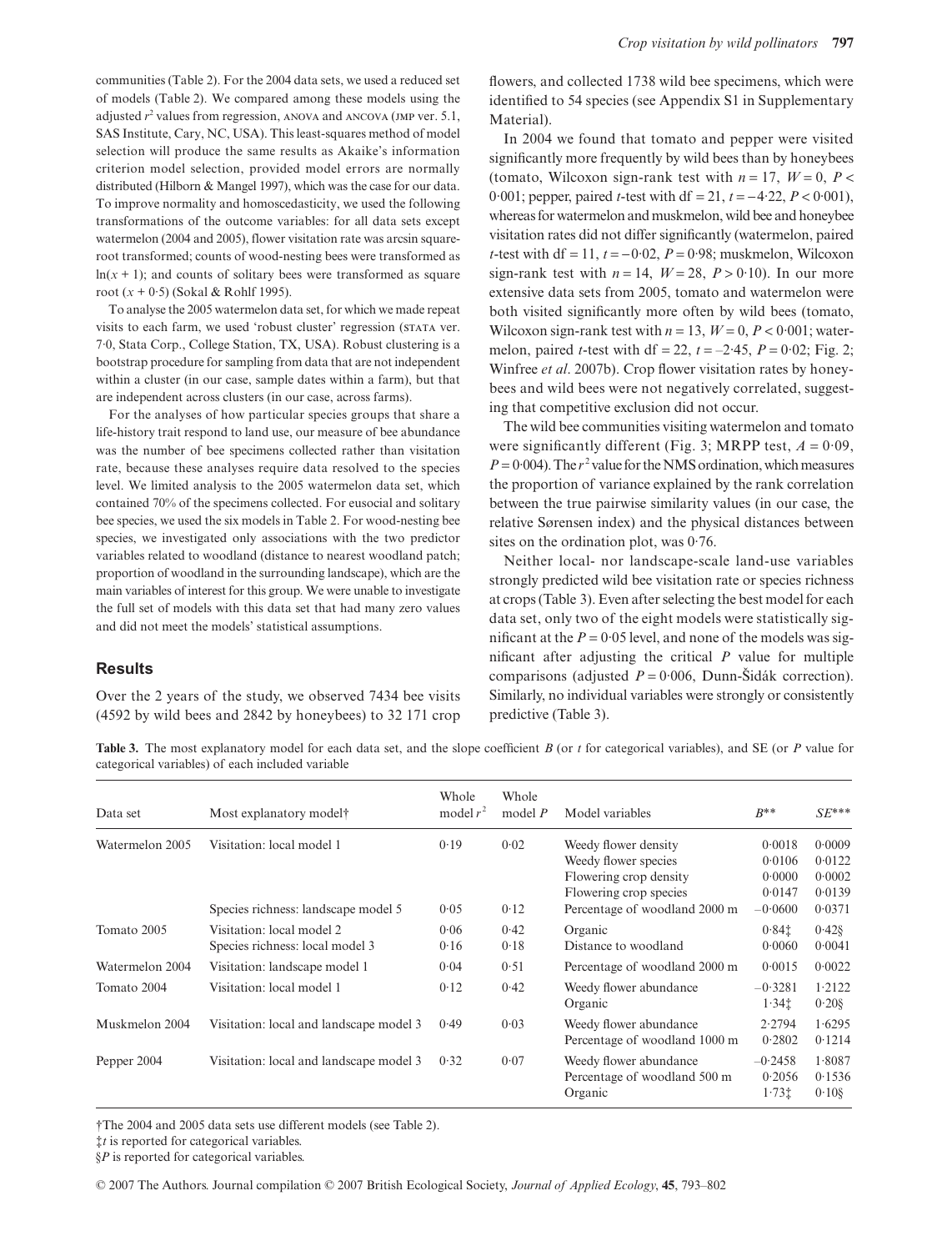

**Fig. 2.** Total number of visits to crop flowers by honeybees vs. wild bees. Each point is a study farm. Points above the 45° line indicate that wild bee visitation exceeded honeybee visitation.

The abundance of eusocial bees showed little association with land-use variables. The best model was number six (Table 2; whole model  $r^2 = 0.06$ ,  $P = 0.13$ ), which included only the proportion of woodland cover in the surrounding landscape. The abundance of solitary bees showed little association with land-use variables, but was positively associated with the abundance of weedy flowers in the farm field. The best model was number 1 (Table 2; whole model  $r^2 = 0.20$ ,

 $P = 0.01$ , and the model's overall significance was driven by the variable weedy flower abundance  $(t = 3.11, P = 0.005)$ . For wood-nesting bees, we examined only the two variables related to woodland cover. The abundance of wood-nesting bees was associated with neither the distance to the nearest woodland patch  $(t = -1.39, P = 0.18)$  nor the proportion of woodland in the surrounding landscape at a 1000 m radius  $(t = 0.42, P = 0.68)$ .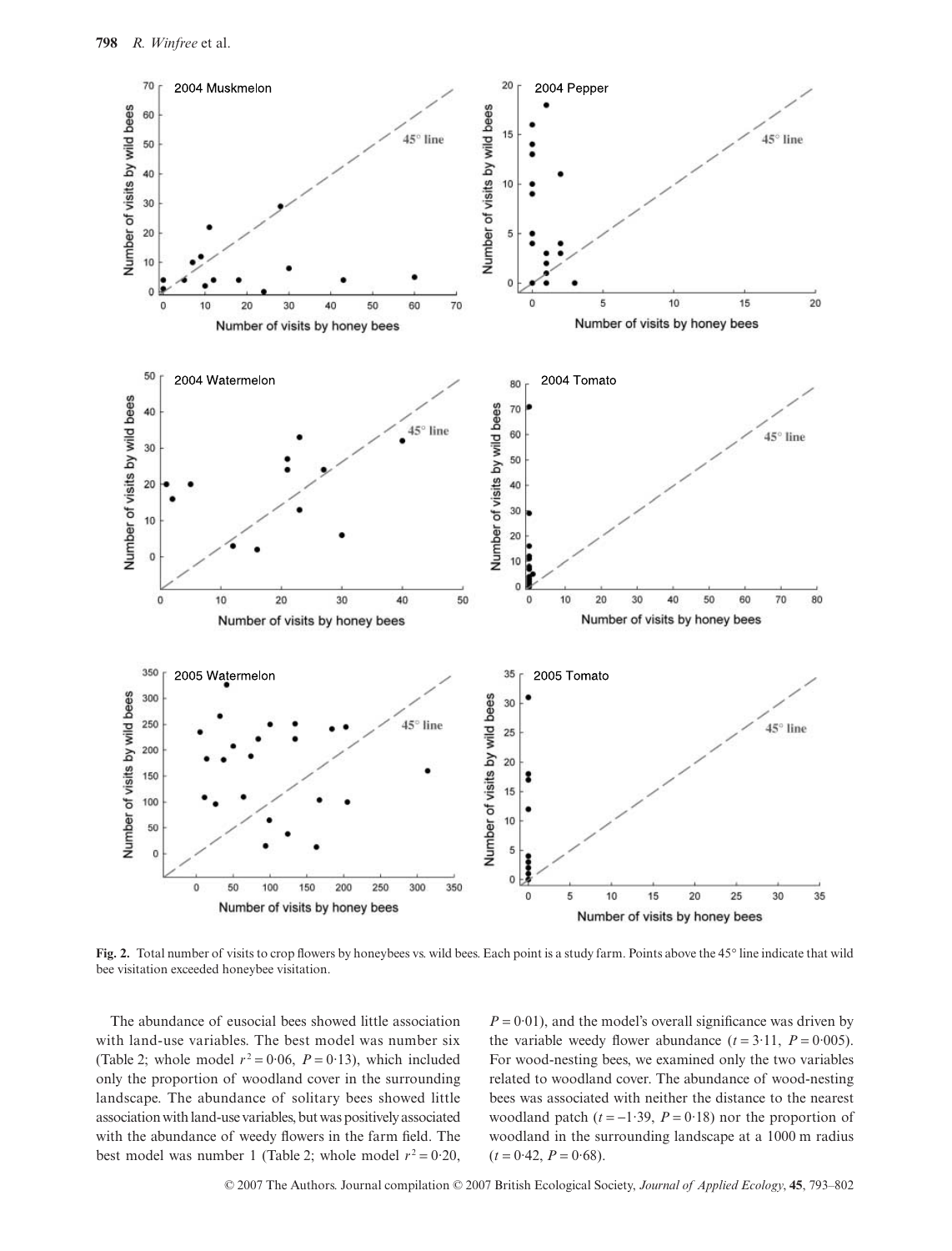

**Fig. 3.** Non-metric multidimensional scaling ordination of study farms and crops according to bee species composition. The ordination is based on the relative Sørensen index, which separates sites according to proportional rather than absolute species composition. Cumulative  $r^2 = 0.76$ , stress = 21.8, instability = 0.005.

## **Discussion**

# **HUMAN LAND USE AND WILD BEE VISITATION TO CROPS**

Contrary to our expectations, we found no strong associations between land-use intensity (at either local or landscape scale) and wild bee visitation to crops (Table 3). The best models were statistically significant for only two of our eight data sets, and none was significant after correcting for multiple comparisons.

Natural history traits such as sociality and nesting requirements can determine how bees respond to land use (Klein, Steffan-Dewenter & Tscharntke 2003a; Steffan-Dewenter *et al*. 2006), and variation in traits among species could lead to findings of no significant effect for the bee community as a whole. However, our analyses by natural history trait revealed only one pattern not found at the community scale: solitary species were positively associated with the abundance of weedy flowers in the farm field. Even obligatorily wood-nesting bees did not have strong associations with woodland cover at either the local or the landscape scales.

Previous studies of crop visitation by wild pollinators have found negative effects of human land use at the local and/or landscape scale (Klein *et al*. 2007; Kremen & Chaplin-Kramer 2007). Why then did land-use intensity have such weak effects in our study? We suggest four possible reasons, which are not mutually exclusive. First, we considered the possibility that we were unable to detect the true effects of human disturbance because our data sets were too small and/or variable, especially given the known variability of wild bee populations (Williams, Minckley & Silveira 2001). This may have been the case for our smaller data sets from 2004. However, the statistical models for the more extensive 2005 data sets showed even less association between wild bees and land use than those from 2004. In particular, our 2005

watermelon data set included 23 sites, 3828 wild bee visits to 15 888 watermelon flowers, and 1221 collected specimens, yet all variables relating to land-use intensity were highly non-significant. In contrast, many studies finding significant effects of land use on wild bees in other systems had smaller or similar sample sizes, e.g. 104 wild bee visits to grapefruit in Argentina (Chacoff & Aizen 2006); 615 wild bee visits to coffee in Costa Rica (Ricketts 2004); and 3349 wild bee visits to watermelon in California (Kremen, Williams & Thorp 2002; Kremen *et al*. 2004). Furthermore, for our 2005 watermelon data set we considered the range of values for the number of wild bee visits per flower per day that were included within the 95% confidence intervals for the slope in single regressions against each of our metrics of woodland cover (this approach is preferable to power analysis; Colegrave & Ruxton 2005). Across the gradient, the lower 95% CI prediction was 38–108 visits per flower per day (for proportion woodland) or 65–109 (for distance to woodland), both of which are more than the number of visits required for full fruit set (10–40 visits; R.W., unpublished data). This means that, even when we consider the range of possible slopes that might be consistent with our data, wild bees provide sufficient visitation to supply plants with crop pollination services across the entire land-use gradient.

Second, we may have found few differences between organic and conventional farm management because, in our system, many of the features often associated with organic farming (Hole *et al*. 2005) are common to both management categories. Organic and conventional farms did not differ significantly in farm field size (mean  $\pm$  SD for organic  $4789 \pm 4475$  m<sup>2</sup>, conventional  $6525 \pm 4048$  m<sup>2</sup>; *t*-test, *t* = 0.92,  $P = 0.37$ ), number of crops grown (organic  $2.0 \pm 2.4$  different crops per 1000 m<sup>2</sup>, conventional  $0.7 \pm 0.4$  per 1000 m<sup>2</sup>; Wilcoxon test,  $\chi^2 = 1.0$ ,  $P = 0.32$ ), weedy flower density (organic  $68 \pm 80$  cm flowers per 600 cm, conventional 41  $\pm$  35 cm flowers per 600 cm; Wilcoxon test,  $\chi^2 = 0.45$ ,  $P = 0.50$ ), or the density of weedy flower species (organic 6·0 ± 2·6 species per 600 cm, conventional  $6.6 \pm 2.4$  species per 600 cm; *t*-test,  $t = 0.50$ ,  $P = 0.62$ ). Synthetic pesticide, herbicide and fertilizers are used only on the conventional farms, and some of the synthetic pesticides used in our area are known to be highly toxic to bees (e.g. malathion and permethrin). However, organic farms are also permitted to use certain non-synthetic pesticides. Overall, our findings are consistent with the suggestion of Benton, Vickery & Wilson (2003) that the local habitat heterogeneity resulting from factors such as weediness and field size may be more important than organic farming *per se* in supporting biodiversity. Our results are also consistent with previous findings that farm management exerts a stronger effect on insect diversity in homogeneous landscapes (Tscharntke *et al*. 2005; Rundlöf & Smith 2006), whereas our landscapes were heterogeneous.

Third, the phenology of floral resources in our study system may be complementary between woodlands and human-disturbed habitats (Heinrich 1976). In our study system, flowers and pollinators are abundant in spring woodlands, but by the time the forest canopy closes in June,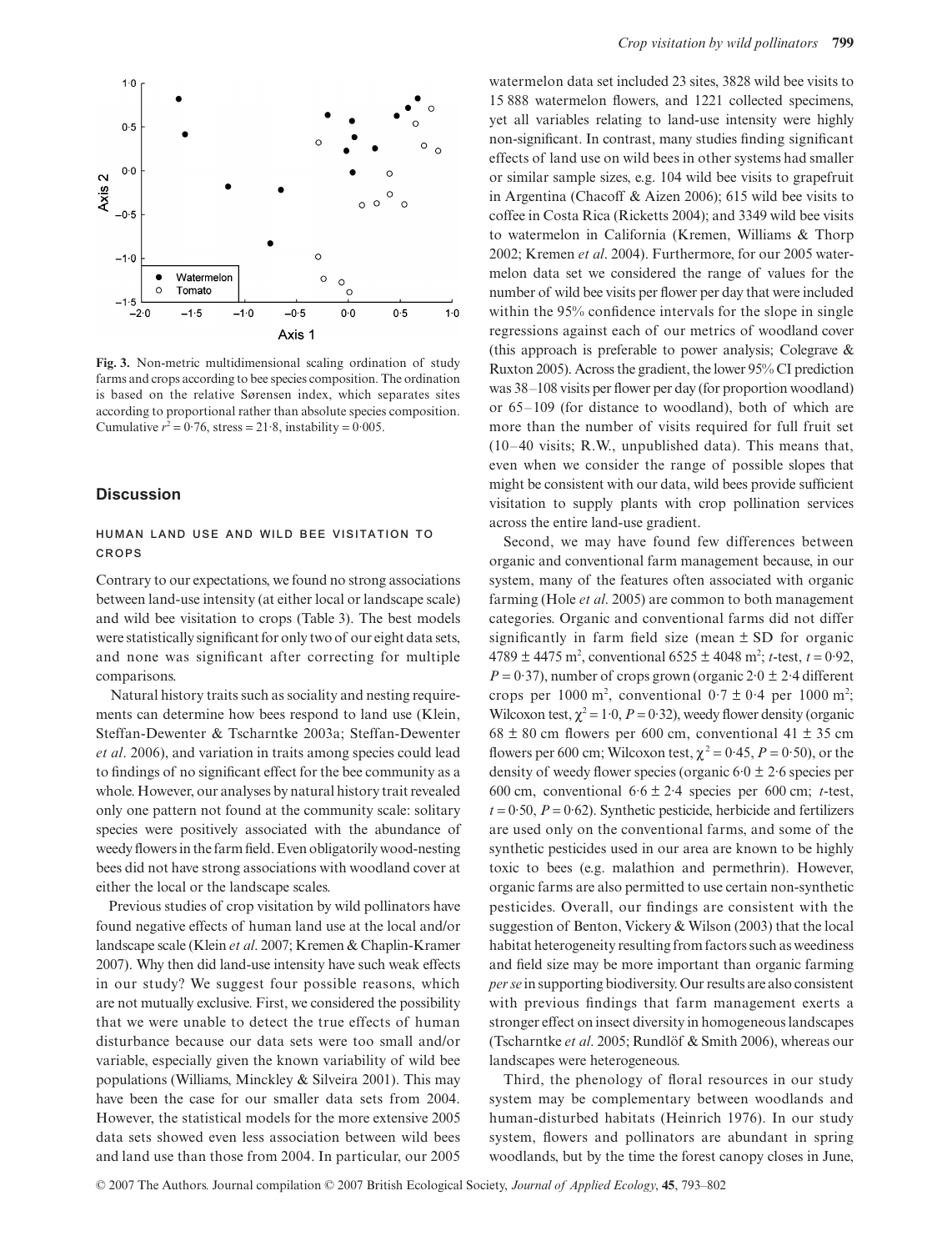there is little bloom and few pollinators (R.W., unpublished data). In contrast, by June many species are flowering in agricultural areas, old fields, and gardens, and such habitats can continue to provide floral resources through the autumn. Our data set was dominated by bee species with long flight seasons [e.g. *Bombus*, *Lasioglossum* (*Dialictus*), *Halictus*, *Ceratina*], which could take advantage of this complementarity over time. Several other studies in temperate forest ecosystems have also found that although forests support certain bee species, they support lower bee densities than human-disturbed habitats (Banaszak 1992, 1996; Klemm 1996; Steffan-Dewenter *et al*. 2002; Winfree *et al.* 2007a).

Fourth, high dispersion of natural habitat fragments and high habitat heterogeneity throughout our study system may make it better for many bee species. Habitat heterogeneity is a key factor promoting biodiversity in agricultural landscapes (Tscharntke *et al*. 2005; Rundlöf & Smith 2006). Bees may benefit from habitat heterogeneity because their foraging, nesting and overwintering resources are often located in different habitat types (Westrich 1996). One indication of high heterogeneity in our study system is the large range of variation in terms of the proportion of woodland cover in the landscape surrounding each farm at a 2 km radius (8–60%; all metrics were calculated for our 2005 watermelon data set), compared with the small range of variation in distance to the nearest patch of woodland (18–343 m). Furthermore, these two measures are uncorrelated (Pearson's  $r = -0.28$ ,  $P = 0.19$ ). Thus a farm site could have very low proportional woodland in the surrounding landscape, but still have a patch of woodland within tens of metres of the farm site. Our system contrasts with California's Central Valley, where several studies finding a negative effect of habitat loss on bees have been carried out (Kremen, Williams & Thorp 2002; Kremen *et al*. 2004; Greenleaf & Kremen 2006a, 2006b). In California, the range of variation in the proportion of natural habitat in the surrounding landscape is similar to ours  $(0-62\%)$ , but the distance to the nearest natural habitat patch also varies greatly (35– 5980 m; C.K., unpublished data), and is highly negatively correlated with landscape cover (Spearman's  $\rho = -0.93$ ,  $P < 0.0001$ ). This comparison suggests that there is local-scale heterogeneity in the New Jersey/Pennsylvania system across the entire landscape gradient, whereas in the California system local-scale heterogeneity is found only in the landscapes with most natural habitat.

Two other measures related to heterogeneity can be contrasted between our system and other studies that found negative effects of human land use on bees. In the work of Morandin & Winston (2005), crop field sizes were at least two orders of magnitude larger than those in our study; in studies that reported the maximum distance to the nearest patch of natural habitat, these distances ranged from 900 to 1600 m (Klein, Steffan-Dewenter & Tscharntke 2003a, 2003b; Ricketts 2004; Chacoff & Aizen 2006), compared with 318 m in our study.

Habitat heterogeneity in our system can also be compared with studies relating landscape-scale heterogeneity to biodiversity of other taxa in agricultural systems. In a study of butterflies, 'heterogeneous' agricultural landscapes were

defined as those for which pasture constitutes a large proportion (on average 19%) of all agricultural lands (Rundlöf & Smith 2006). In our system, pasture constitutes 22% of all agricultural lands (USDA-NASS 2004). Furthermore, in our system hay fields constitute 44% of all non-pasture croplands (USDA-NASS 2004). Heterogeneity is further added to our system by suburban/urban development, which ranged from 11 to 73% at a 2-km radius. Other studies have found suburban/urban areas to support diverse bee faunas (Cane *et al*. 2006; Winfree *et al.* 2007a). Another definition that has been used in the published literature is that complex or heterogeneous agricultural landscapes are those containing ≥20% non-crop habitat (Tscharntke *et al*. 2005). Our entire study system meets this criterion, because the maximum proportion of agriculture was 66%.

# **CROP VISITATION BY MANAGED VS. UNMANAGED BEES**

Most of the pollinator visitation to summer vegetable crops in our study region is by wild bee species. This is a striking finding from a farm management perspective, because most of the farmers in our region rent honeybees to pollinate their crops, and few are aware of the pollination provided by wild species.

Our study contributes to the growing literature demonstrating the importance of crop pollination by wild bees (Kremen & Chaplin-Kramer 2007), and is notable for finding that wild, native bees provide more visitation than managed or feral *Apis mellifera*, being responsible for 62% of the flower visits over the entire study system. Previous studies of canola (Morandin & Winston 2005) and coffee in Indonesia (Klein, Steffan-Dewenter & Tscharntke 2003b, 2003a) found that wild bees (which include wild, native *Apis* species for coffee) contributed >98% of the flower visits. All other studies have found that wild bees contribute a smaller proportion of visits than we found, when summed over all sites in the system (although particular sites can have higher visitation than the means presented here). Wild bees accounted for 59% of visits to coffee in Costa Rica (Ricketts 2004); 51% of visits to longan in Australia (Blanche, Ludwig & Cunningham 2006); about 37% (Heard & Exley 1994) or 0% (Blanche, Ludwig & Cunningham 2006) of visits to macadamia in Australia; 34% of visits to watermelon in California (Kremen, Williams & Thorp 2002; Kremen *et al*. 2004); 28% of visits to sunflower (Greenleaf & Kremen 2006b) in California; 2–30% of visits to a variety of crops in Poland (Banaszak 1996); and 3% of visits to grapefruit in Argentina (Chacoff & Aizen 2006). Although flower visitation rate is not equivalent to pollination, which also depends on per-visit pollen deposition, visitation is the most important predictor of actual pollination (Vázquez, Morris & Jordano 2005).

Lastly, the wild bee communities visiting watermelon and tomato crops were distinct (Fig. 3), even when we controlled for farm and for the differential attractiveness of the two crops. This result lends credence to the argument that conservation of diverse communities is necessary in order to retain the full range of ecosystem services (Tilman 1999).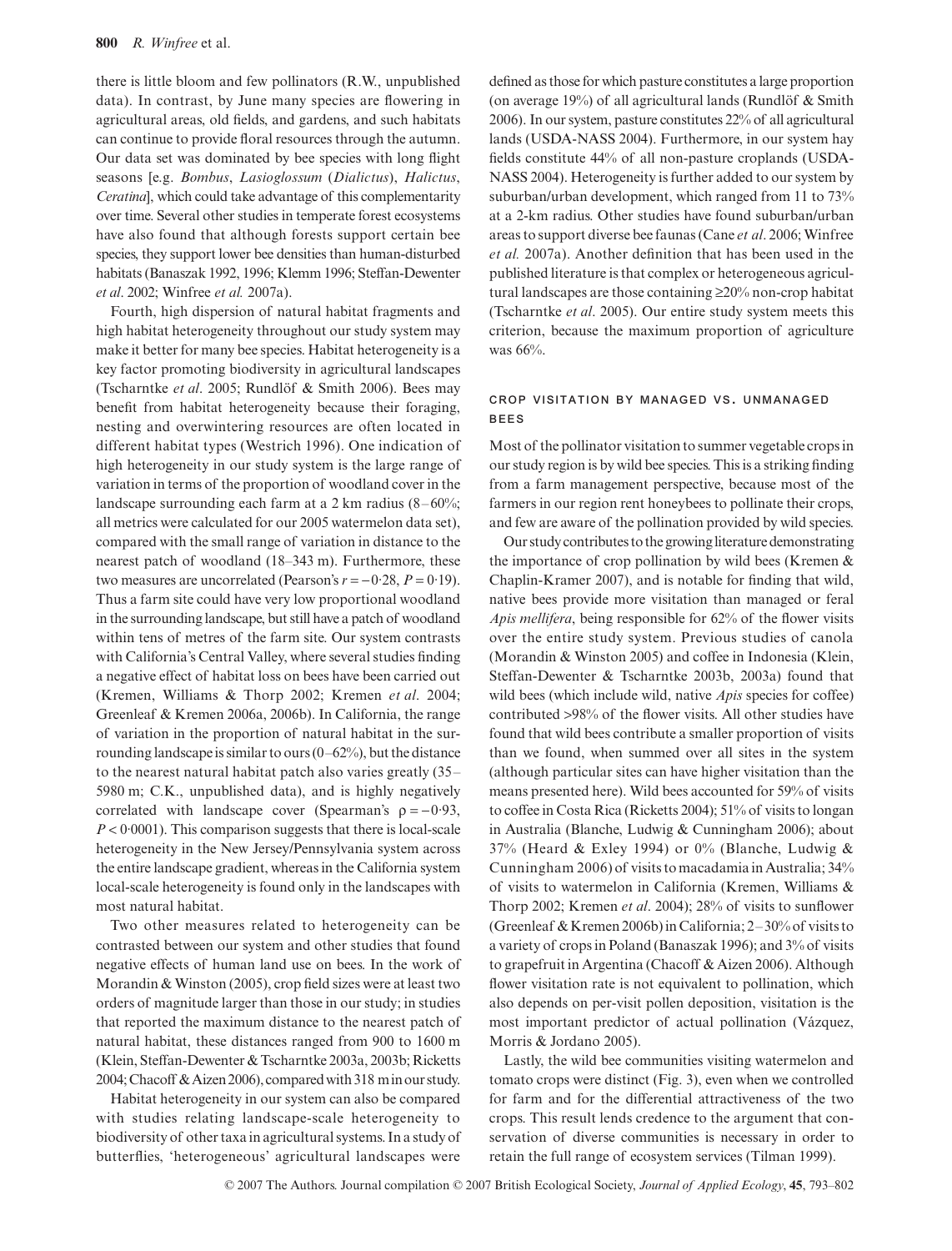## **CONCLUSIONS AND MANAGEMENT RECOMMENDATIONS**

In contrast to previous studies of crop pollination by wild bees, in our system neither local- nor landscape-scale land use affected wild bee visit frequency to crop flowers. Organic farming was not associated with wild bee diversity or abundance, but in our system organic and conventional farming are not distinct in terms of field size, crop diversity or the abundance of flowering weeds. Our study therefore supports the hypothesis that these farm-site characteristics are more important than organic farming *per se* (Benton, Vickery & Wilson 2003). Our entire study system has high habitat heterogeneity compared with some other study systems, where negative effects of human land use on crop visitation by wild bees have been found. This might explain why wild bees are abundant and diverse, even in areas with a low proportion of natural habitat. It may also explain the weak effect of organic farm management (Tscharntke *et al*. 2005; Rundlöf & Smith 2006).

Currently, there is debate over the most effective way to restore biodiversity in agricultural landscapes (Kleijn *et al*. 2006). Agri-environment schemes and similar programmes, such as those administered by the US Department of Agriculture, cost nearly 4 billion annually in Europe and North America (Donald & Evans 2006). Our findings suggest that restoration of habitat heterogeneity is important and should remain a goal of such programmes. Our findings also suggest that such programmes should target intensively used, homogeneous landscapes for restoration, given that heterogeneous landscapes already appear to support diverse pollinators. Maintaining such landscape heterogeneity is also important to prevent them from crossing thresholds past which they no longer support this critical ecosystem service.

The bee communities we found visiting crops were dominated by species with long flight seasons, which need floral resources spanning the entire growing season. Such resources may be provided by the habitat heterogeneity in our system. In other, more homogeneous agricultural landscapes, growers may want to actively manage for hedgerows and buffer plantings that flower at times of year, when crops are not in bloom, a practice that is widely believed to increase pollinator populations (Vaughan *et al*. 2004). This recommendation is supported by our finding that even weeds co-flowering with crops did not appear to draw pollinators away from crops; indeed, for solitary bees we found a significant positive effect of coflowering weeds on crop visitation.

Lastly, wild bees were responsible for the majority of crop flower visitation to three of the four summer vegetable crops we studied, even though most farmers in our system own or rent domesticated honeybees for pollination purposes. Furthermore, different bee communities were found on different crops, suggesting that maintaining diverse bee communities leads to more complete pollination services. These are striking findings with regard to the ecosystem services delivered by wild species.

## **Acknowledgements**

We thank the many landowners who participated in the study; S. Droege and T. Griswold for help with bee species identification; and C. Locke, R. Malfi, D. Miteva and B. Tonietto for field and lab work. We thank L. P. Koh, D. Goehring, M. Price, A. Erhardt and two anonymous reviewers for comments that improved earlier versions of the paper. Funding was provided by the National Fish and Wildlife Foundation to C.K. and N.M.W., the Bryn Mawr College Summer Science program, the McDonnell Foundation to C.K., and NSF collaborative grants DEB-05-54790 and DEB-05-16205 to C.K., N.W. and R.W.

## **References**

- Aizen, M.A. & Feinsinger, P. (1994) Habitat fragmentation, native insect pollinators, and feral honey bees in Argentine 'chaco serrano'. *Ecological Applications*, **4**, 378–392.
- Axelrod, D.I. (1960) The evolution of flowering plants. *Evolution After Darwin, Vol. I: The Evolution of Life* (ed. S. Tax), pp. 227–305. University of Chicago Press, Chicago, IL, USA.
- Banaszak, J. (1992) Strategy for conservation of wild bees in an agricultural landscape. *Agriculture, Ecosystems and Environment*, **40**, 179–192.
- Banaszak, J. (1996) Ecological bases of conservation of wild bees. *The Conservation of Bees*. Linnean Society Symposium Series 18 (eds A. Matheson, S.L. Buchmann, C. O'Toole, P. Westrich & I.H. Williams), pp. 55–62. Academic Press, London.
- Benton, T.G., Vickery, J.A. & Wilson, J.D. (2003) Farmland biodiversity: is habitat heterogeneity the key? *Trends in Ecology and Evolution*, **18**, 182–188.
- Biesmeijer, J.C., Roberts, S.P.M., Reemer, M. *et al*. (2006) Parallel declines in pollinators and insect-pollinated plants in Britain and the Netherlands. *Science*, **313**, 351–354.
- Blanche, K.R., Ludwig, J.A. & Cunningham, S.A. (2006) Proximity to rainforest enhances pollination and fruit set in macadamia and longan orchards in north Queensland, Australia. *Journal of Applied Ecology*, **43**, 1182–1187.
- Buchmann, S.L. & Nabhan, G.P. (1996) *The Forgotten Pollinators*. Island Press, Washington, DC.
- Cane, J.H. (1997) Lifetime monetary value of individual pollinators: the bee *Habropoda laboriosa* at rabbiteye blueberry (*Vaccinium ashei* Reade). *Acta Horticultura*, **446**, 67–70.
- Cane, J.H., Minckley, R., Kervin, L., Roulston, T. & Williams, N. (2006) Complex responses within a desert bee guild (Hymenoptera: Apiformes) to urban habitat fragmentation. *Ecological Applications*, **16**, 632–644.
- Chacoff, N.P. & Aizen, M.A. (2006) Edge effects on flower-visiting insects in grapefruit plantations bordering premontane subtropical forest. *Journal of Applied Ecology*, **43**, 18–27.
- Colegrave, N. & Ruxton, G.D. (2005) Confidence intervals are a more useful complement to nonsignificant tests than are power calculations. *Behavioral Ecology*, **14**, 446–450.
- Delaplane, K.S. & Mayer, D.F. (2000) *Crop Pollination by Bees*. CABI Publishing, Wallingford, UK.
- Donald, P.F. & Evans, A.D. (2006) Habitat connectivity and matrix restoration: the wider implications of agri-environment schemes. *Journal of Applied Ecology*, **43**, 209–218.
- Eltz, T., Bruhl, C.A., van der Kaars, S. & Linsenmair, K.E. (2002) Determinants of stingless bee nest density in lowland dipterocarp forests of Sabah, Malaysia. *Oecologia*, **131** (1), 27–34.
- Ghazoul, J. (2005) Buzziness as usual? Questioning the global pollination crisis. *Trends in Ecology and Evolution*, **20**, 367–373.
- Greenleaf, S.S. & Kremen, C. (2006a) Wild bee species increase tomato production but respond differently to surrounding land use in Northern California. *Biological Conservation*, **133**, 81–87.
- Greenleaf, S.S. & Kremen, C. (2006b) Wild bees enhance honey bees' pollination of hybrid sunflower. *Proceedings of the National Academy of Sciences, USA*, **103** (37), 13890–13895.
- Greenleaf, S.S., Williams, N., Winfree, R. & Kremen, C. (2007) Bee foraging ranges and their relationship to body size. *Oecologia*, **153**, 589–596.
- Heard, T.A. & Exley, E.M. (1994) Diversity, abundance, and distribution of insect visitors to macadamia flowers. *Environmental Entomology*, **23**, 91– 100.
- Heinrich, B. (1976) Flowering phenologies: bog, woodland, and disturbed habitats. *Ecology*, **57**, 890–899.
- Hilborn, R. & Mangel, M. (1997) *The Ecological Detective: Confronting Models with Data*. Princeton University Press, Princeton, NJ, USA.
- Hole, D.G., Perkins, A.J., Wilson, J.D., Alexander, I.H., Grice, P.V. & Evans, A.D.